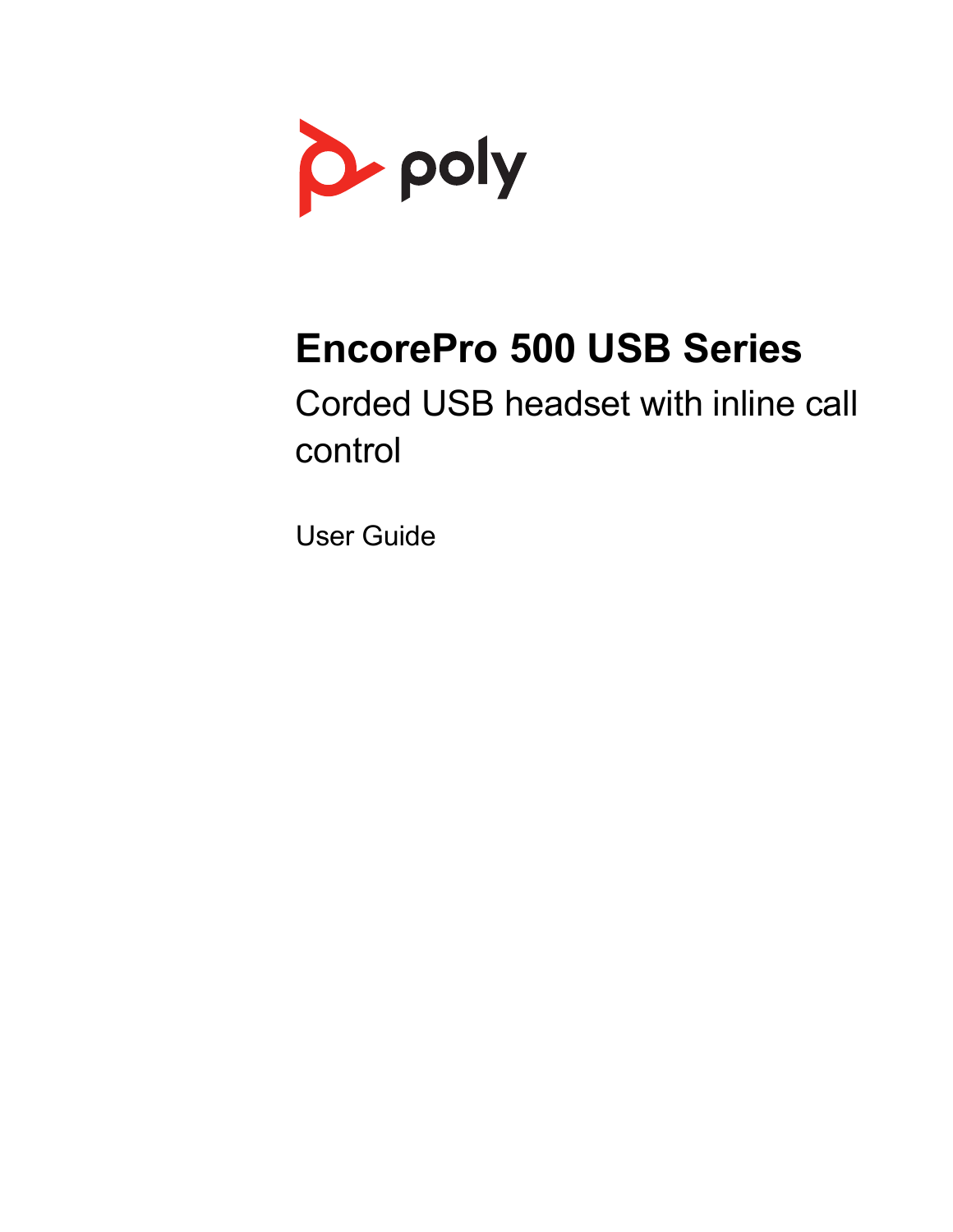### **Contents**

[Overview](#page-2-0) **3** [Standard LEDs and functions](#page-2-0) **3** [Microsoft Teams LEDs and functions\\* \(Teams model only\)](#page-2-0) **3** [Setup](#page-3-0) **4** [Load software](#page-3-0) **4** [Fit](#page-4-0) **5** [Adjust the headband](#page-4-0) **5** [Position the boom](#page-4-0) **5** [Adjust the boom](#page-4-0) **5** [Assemble your headset \(Encore Pro 545 only\)](#page-5-0) **6** [Daily use](#page-6-0) **7** [Make/take/end calls](#page-6-0) **7** [Volume](#page-6-0) **7** [Mute](#page-6-0) **7** [Launch Microsoft Teams \(Teams model only\)](#page-6-0) **7** [Troubleshooting](#page-8-0) **9** [What's in the box](#page-10-0) **11** [Support](#page-11-0) **12**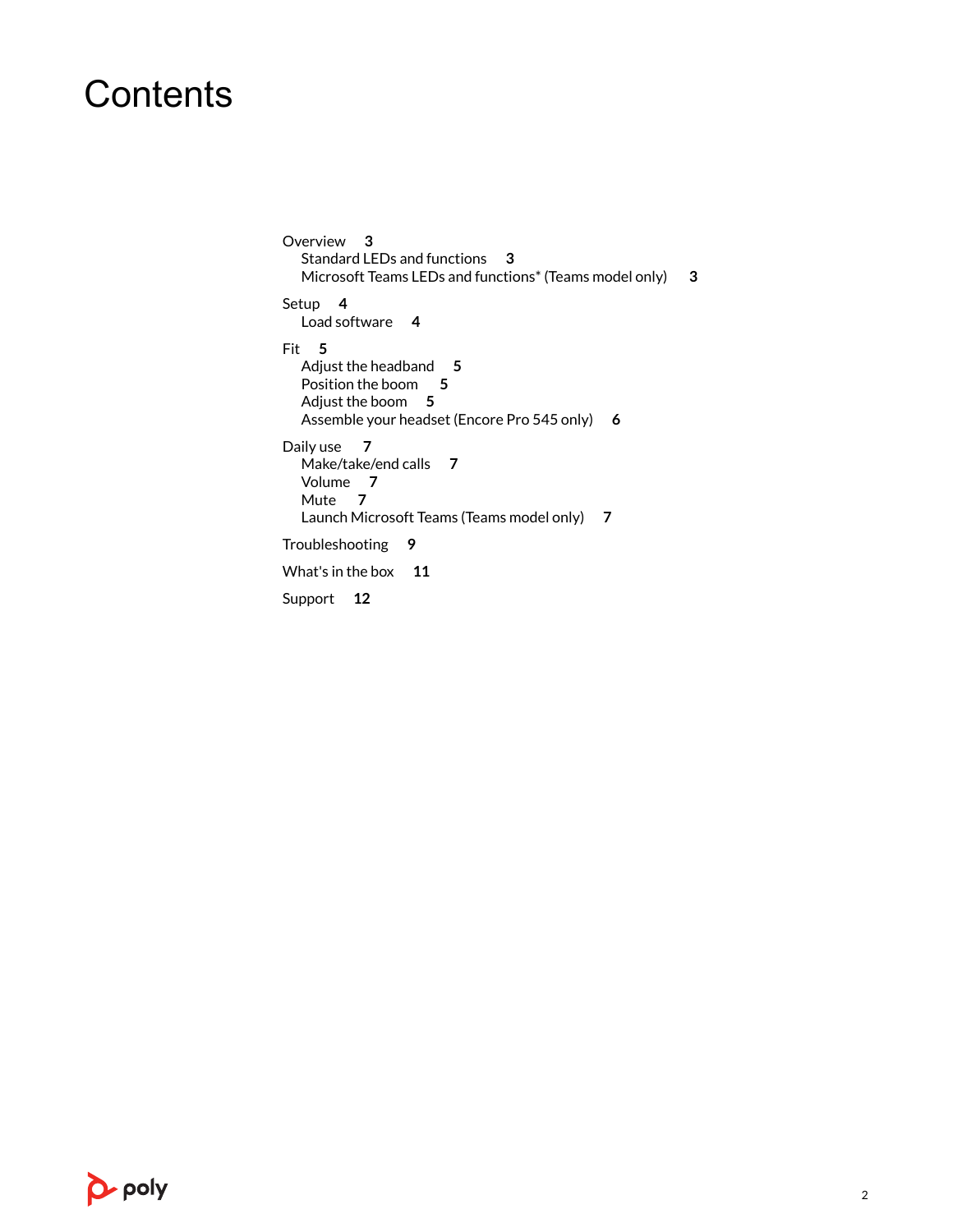## <span id="page-2-0"></span>**Overview**



| <b>Standard LEDs and</b><br>functions                        | Icons                     | Inline control                                    | LEDs           | Function                                        |
|--------------------------------------------------------------|---------------------------|---------------------------------------------------|----------------|-------------------------------------------------|
|                                                              |                           | <b>Call button</b>                                | Flashing green | Incoming call                                   |
|                                                              | $\mathcal{S}$             |                                                   | Solid green    | On a call                                       |
|                                                              | ⊲                         | Volume up / down<br>buttons                       |                | Increases / decreases the listening<br>volume   |
|                                                              | "VI                       | Mute / Hold button                                | Solid red      | Headset muted                                   |
|                                                              |                           |                                                   | Flashing red   | Call on hold                                    |
|                                                              |                           |                                                   |                |                                                 |
| Microsoft Teams LEDs<br>and functions* (Teams<br>model only) | Icons                     | Inline control                                    | <b>LEDs</b>    | Function                                        |
|                                                              | $\mathbb{Q}/\mathbb{G}$ i | Call button /<br><b>Microsoft Teams</b><br>button | Solid purple   | Headset connected; Microsoft Teams<br>connected |
|                                                              |                           |                                                   | Flashing blue  | Incoming call                                   |
|                                                              |                           |                                                   | Solid blue     | On a call                                       |
|                                                              |                           |                                                   | Pulsing purple | Microsoft Teams notification                    |
|                                                              | $\triangleleft$           | Volume up / down<br>buttons                       |                | Increases / decreases the listening<br>volume   |
|                                                              |                           |                                                   | Solid red      | Headset muted                                   |
|                                                              | "Ø                        | Mute / Hold button                                | Flashing red   | Call on hold                                    |

**NOTE** *\* Requires Microsoft Teams variant and application*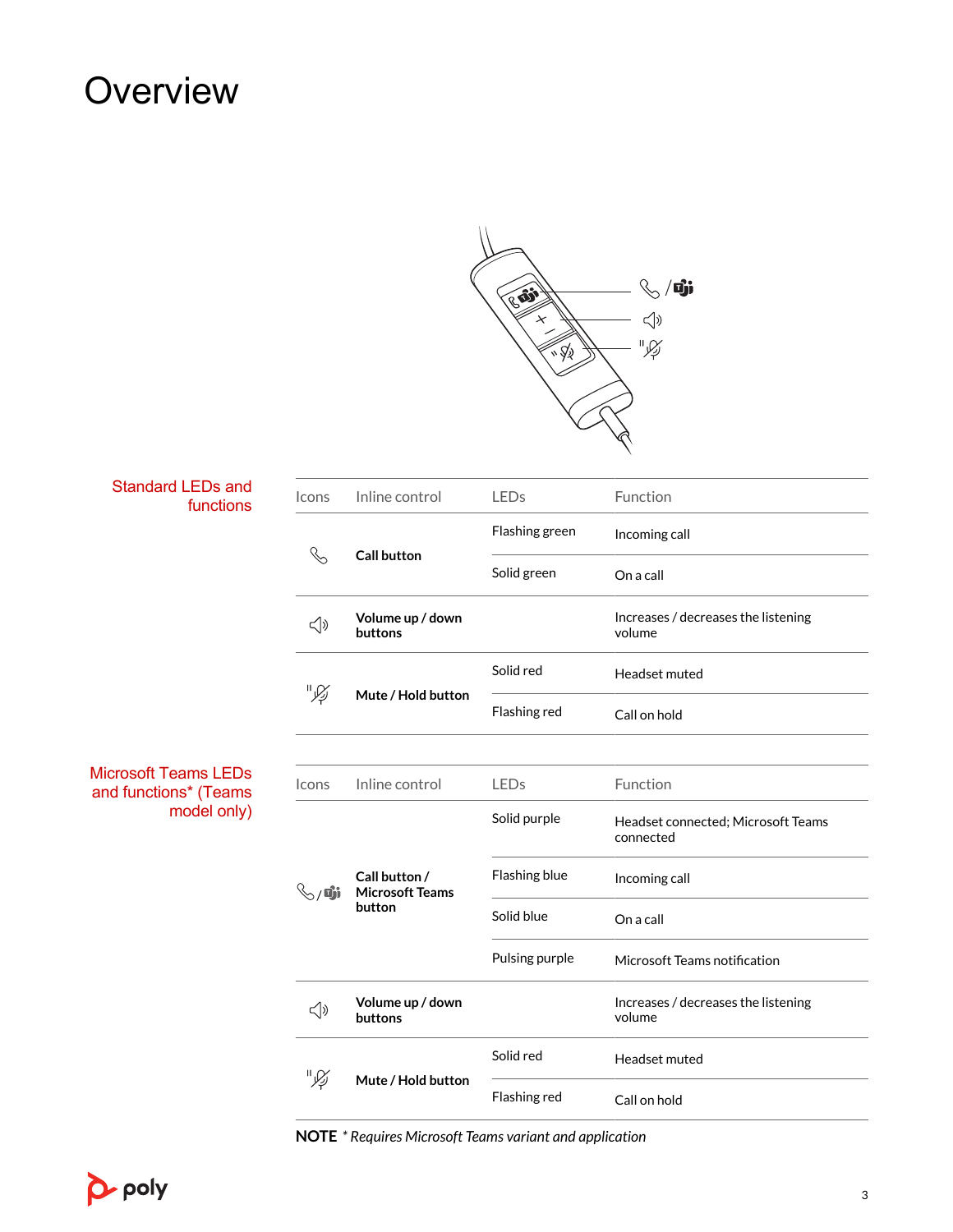## <span id="page-3-0"></span>**Setup**

Power on your headset by connecting it to your computer.



Load software

Customize your device behavior through advanced settings and options with Poly Lens Desktop App. Some softphones require the installation of Poly software to enable device call control (answer/end and mute) functionality. Download: [poly.com/lens.](http://www.poly.com/lens)

**NOTE** *Device settings are also available in Plantronics Hub Desktop App.*

#### **Update your Poly device**

Keep your firmware and software up-to-date to improve performance and add new features to your Poly device.

Update your device using your computer with Poly Lens Desktop App. Download at [poly.com/lens](http://www.poly.com/lens).

While updating:

- Do not use your Poly device until the update is complete.
- Do not start a second update from a second device.
- Do not stream media.
- Do not answer or place a call.

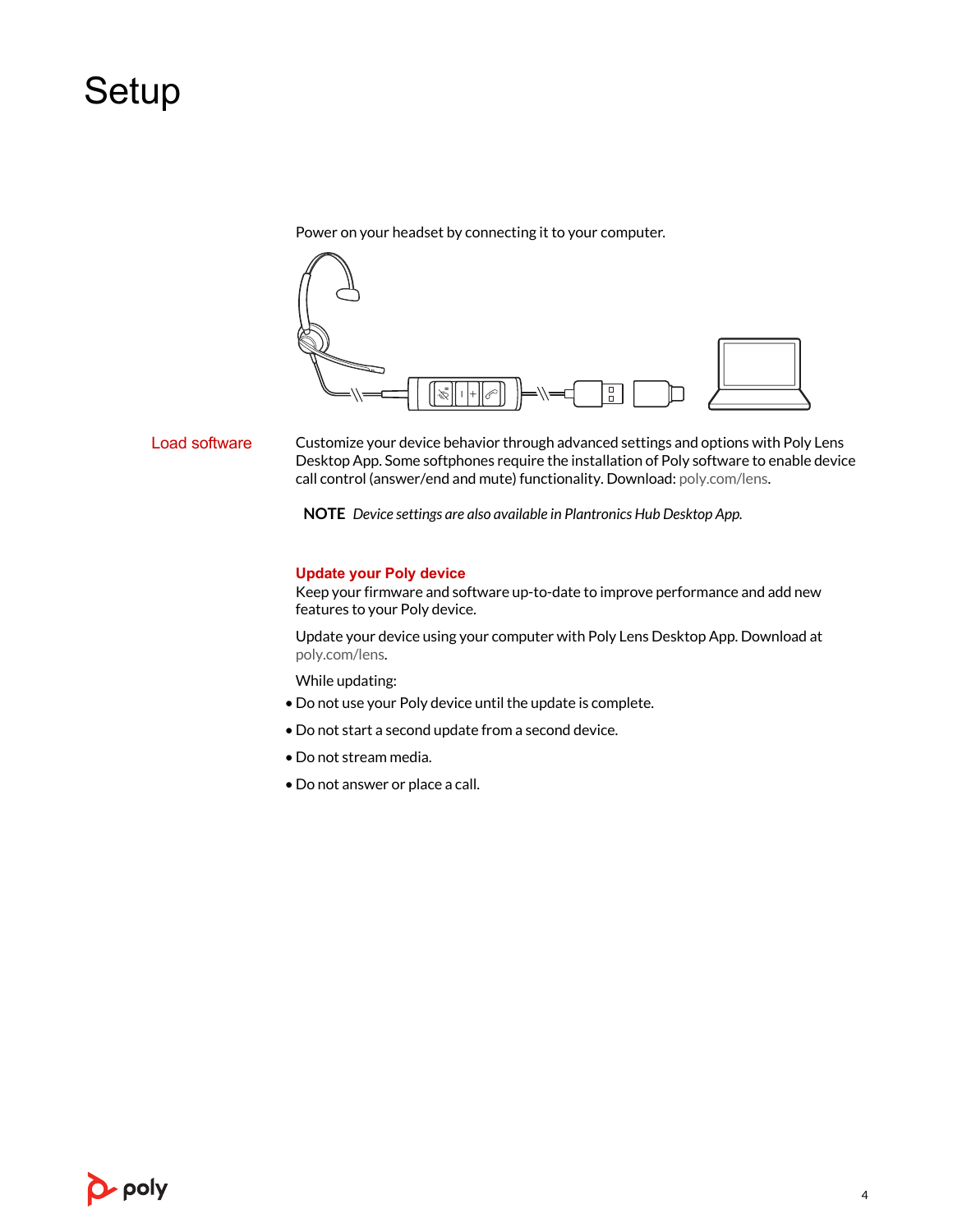<span id="page-4-0"></span>Adjust the headband

**1** Lengthen or shorten the band until it fits comfortably. The cushions should sit comfortably over the center of your ears.



**2** If the headband is too tight or loose, gently bend the headband for a comfortable fit.





#### Position the boom

The headset can be worn with the boom on your left or right side. For true stereo listening, wear the boom on your left side.

Rotate the boom to align with your mouth.



#### Adjust the boom

For optimum audio, bend the boom so it is approximately two finger widths from the corner of your mouth.

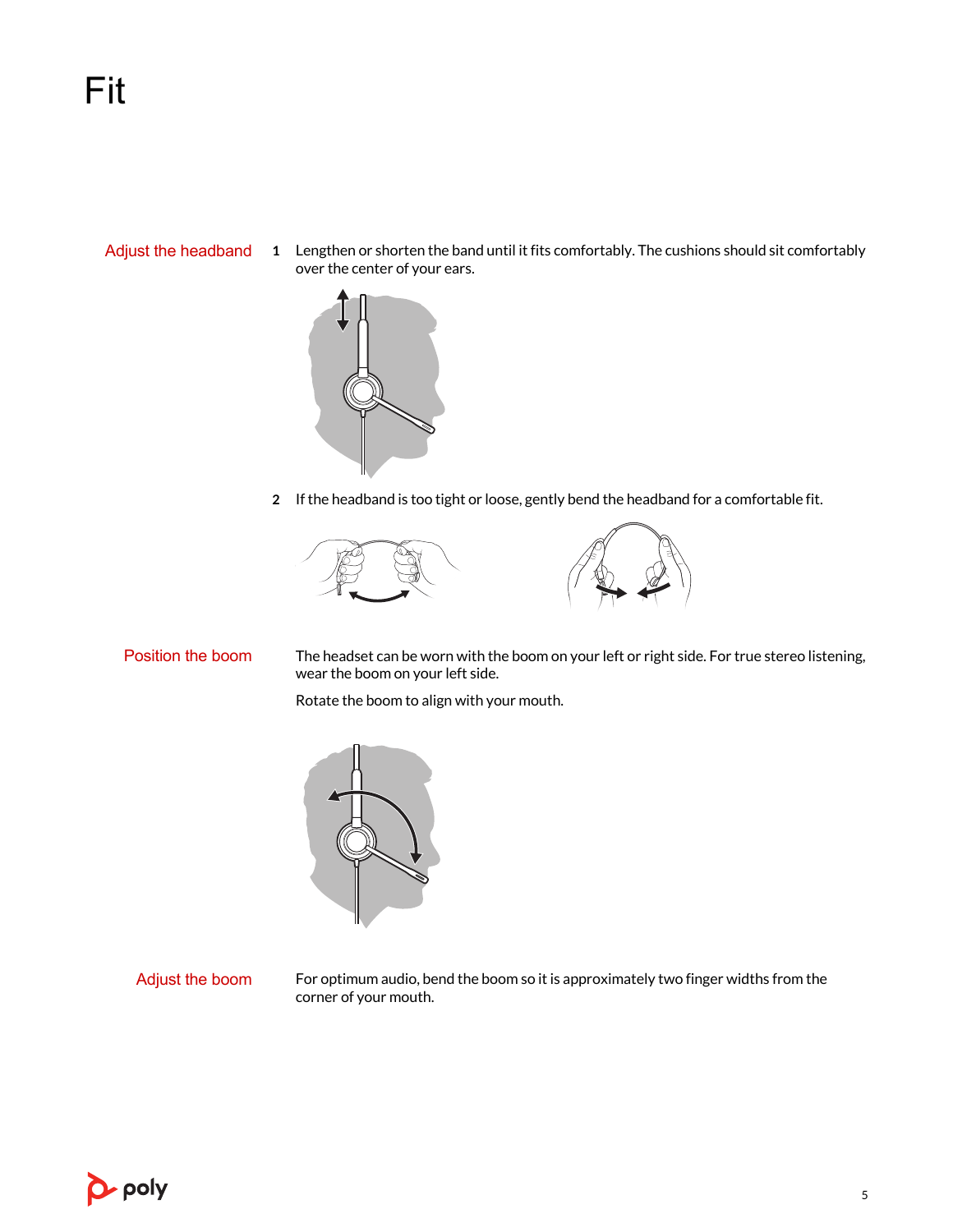#### <span id="page-5-0"></span>Assemble your headset (Encore Pro 545 only)

Choose a headset wearing style and assemble your headset for over-ear, over-head or behind-head.

Attach the desired wearing style to the top of your headset. The wearing style snaps into place.





Over-ear Cover-head Dover-head Behind-head

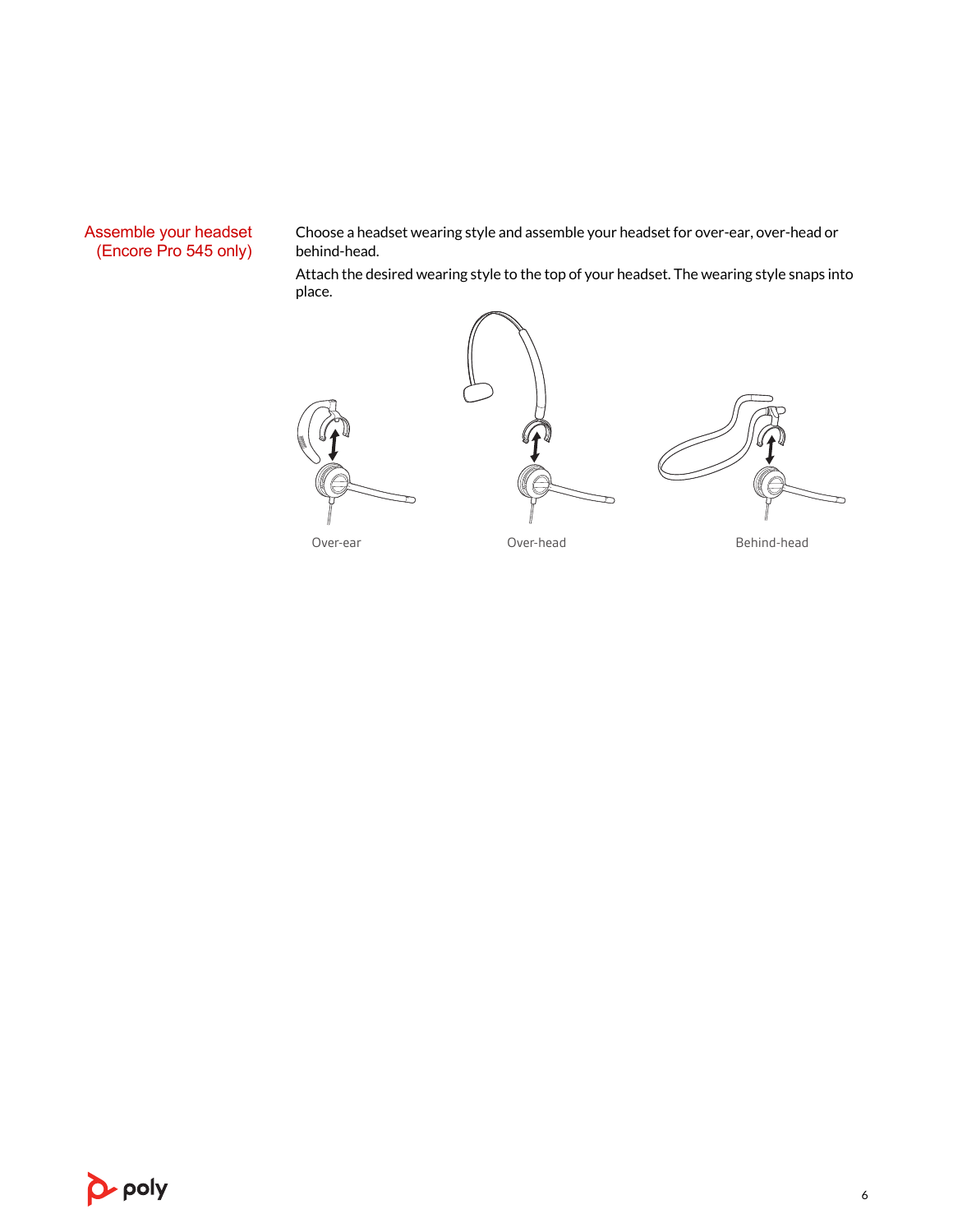# <span id="page-6-0"></span>Daily use



| Make/take/end calls                                           | Headset call control is a software feature and dependent on a compatible softphone. If you<br>have not installed Poly Lens Desktop App (poly.com/software) or do not have a compatible<br>softphone, press the headset call button first and then make/take/end the call using the<br>softphone application. |
|---------------------------------------------------------------|--------------------------------------------------------------------------------------------------------------------------------------------------------------------------------------------------------------------------------------------------------------------------------------------------------------|
|                                                               | Answer or end a call<br>Tap the Call \ button or use your softphone.                                                                                                                                                                                                                                         |
|                                                               | <b>Make a call</b><br>Dial using your softphone application.                                                                                                                                                                                                                                                 |
|                                                               | <b>Hold</b><br>Press and hold the Hold button for 2 seconds to put a call on hold. The Hold LED flashes<br>red.                                                                                                                                                                                              |
| <b>Volume</b>                                                 | <b>Listening volume</b><br>Press the Volume up (+) or Volume down (-) button.                                                                                                                                                                                                                                |
|                                                               | Adjust headset microphone volume (softphone)<br>Place a test softphone call and adjust softphone volume and PC sound volume accordingly.                                                                                                                                                                     |
| <b>Mute</b>                                                   | During an active call, tap the Mute $\oint$ button to mute or unmute your headset.                                                                                                                                                                                                                           |
|                                                               | <b>Mute reminder</b><br>If mute reminder is on, an alert repeats when you speak to remind you that mute is<br>activated. Customize your settings in Poly Lens Desktop App.                                                                                                                                   |
| <b>Launch Microsoft</b><br><b>Teams (Teams model</b><br>only) | Your device has a Teams <b>U</b> button to quickly view and use the Microsoft Teams desktop<br>app. The Teams button pulses when you have a meeting or notification.                                                                                                                                         |
|                                                               | When not on a call, tap the Teams <b>D</b> i button to view Microsoft Teams app on your<br>computer.                                                                                                                                                                                                         |
|                                                               | When the Teams button LED pulses purple, tap to view your Teams notifications or<br>meeting.                                                                                                                                                                                                                 |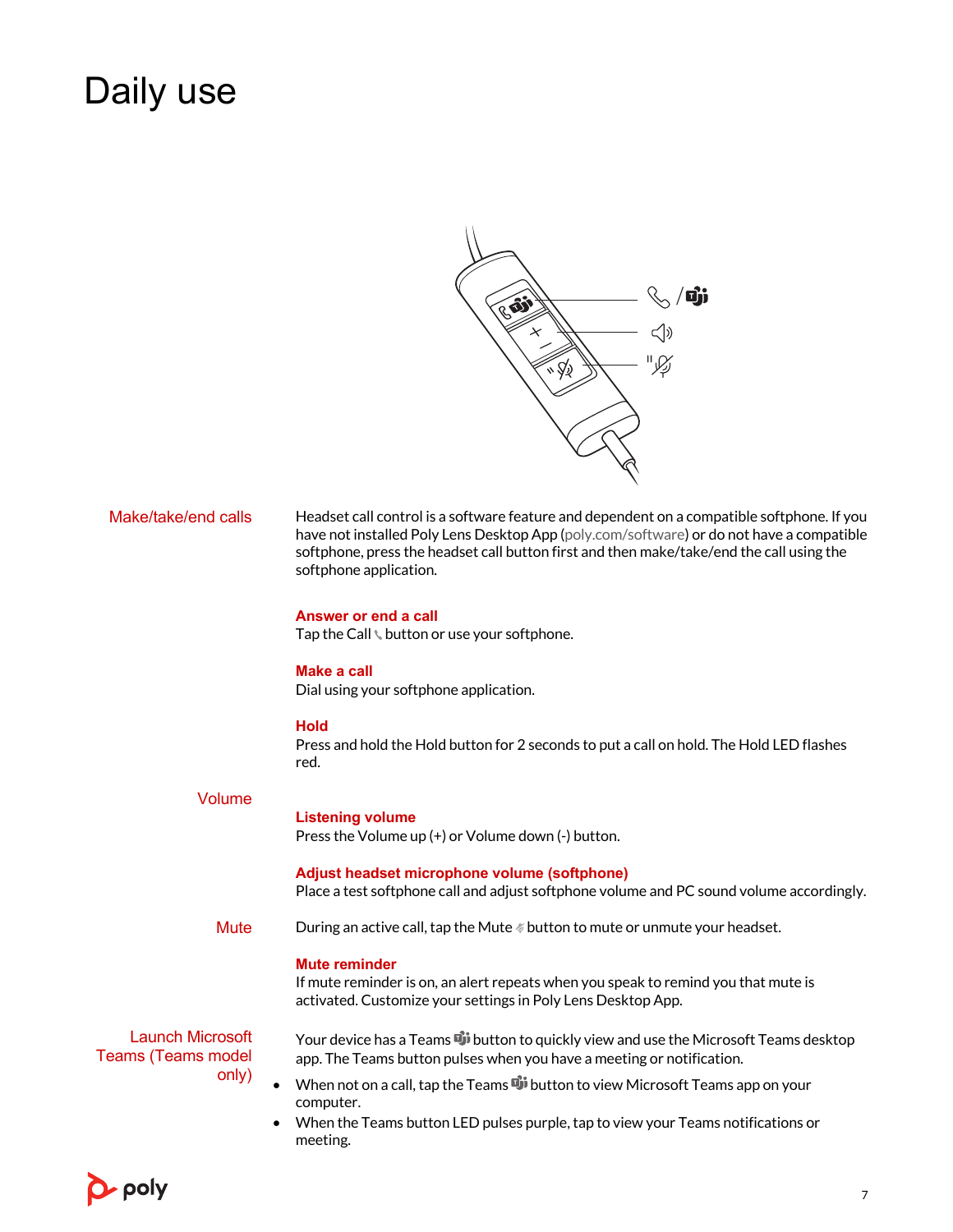**NOTE** *Teams model and open Teams desktop application required. Teams mobile application is not supported.*

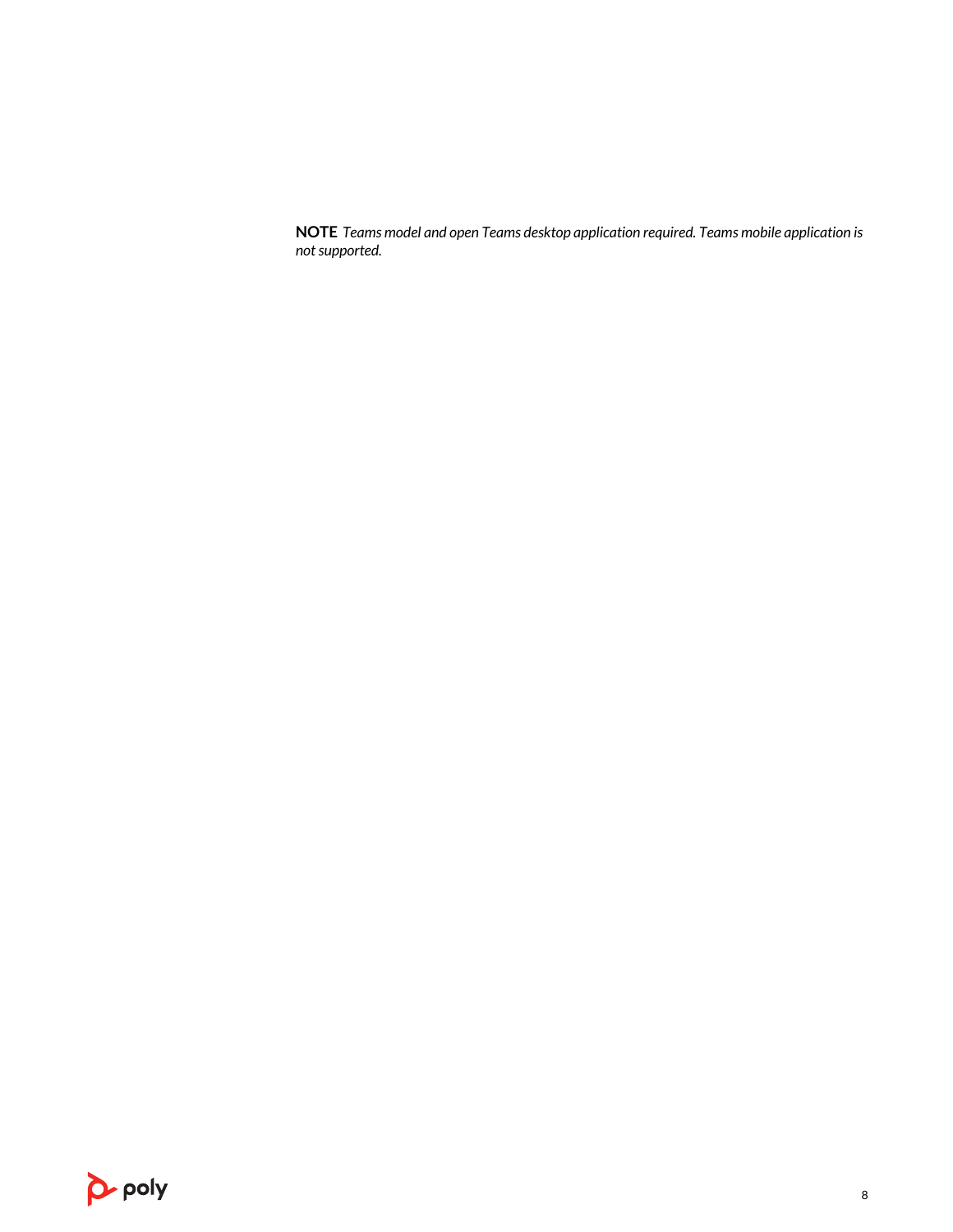## <span id="page-8-0"></span>Troubleshooting

| The headset audio is<br>not working as<br>expected when<br>connected to my<br>computer.                  | • Make sure the softphone you are using is supported by viewing<br>poly.com/SoftphoneCompatibility.                                                                                                                                                                |  |  |  |  |
|----------------------------------------------------------------------------------------------------------|--------------------------------------------------------------------------------------------------------------------------------------------------------------------------------------------------------------------------------------------------------------------|--|--|--|--|
|                                                                                                          | • Ensure that only one softphone application is opened at a time.                                                                                                                                                                                                  |  |  |  |  |
|                                                                                                          | • Be sure you have the Poly Lens Desktop App installed.                                                                                                                                                                                                            |  |  |  |  |
|                                                                                                          | • For best performance, ensure your headset firmware is up-to-date. See<br>Update firmware.                                                                                                                                                                        |  |  |  |  |
|                                                                                                          | • Ensure that the headset is the default sound device by going to your<br>Sound Control Panel (Windows) or your Sound System Preferences<br>(Mac).                                                                                                                 |  |  |  |  |
|                                                                                                          | I cannot hear the caller. . Your headset is not set as the default audio device. Ensure that the<br>EncorePro headset (EP515/EP525/EP545) is the default sound device<br>by going to your Sound Control Panel (Windows) or your Sound<br>System Preferences (Mac). |  |  |  |  |
|                                                                                                          | • Listening volume is too low. Press the volume up button on the<br>headset.                                                                                                                                                                                       |  |  |  |  |
|                                                                                                          | Callers cannot hear me. • Headset is muted. Press the mute button to unmute the microphone.                                                                                                                                                                        |  |  |  |  |
|                                                                                                          | • Headset microphone boom is aligned incorrectly. Align headset boom<br>with your mouth.                                                                                                                                                                           |  |  |  |  |
|                                                                                                          | $\bullet$ Your headset is not set as the default audio device. Ensure that the<br>EncorePro headset (EP515/EP525/EP545) is the default sound device<br>by going to your Sound Control Panel (Windows) or your Sound<br>System Preferences (Mac).                   |  |  |  |  |
| Sound in headset is<br>distorted. I can hear<br>echo in headset.                                         | • Reduce speaking and/or listening volume on the computer using your<br>softphone application.                                                                                                                                                                     |  |  |  |  |
|                                                                                                          | • Headset microphone boom is aligned incorrectly. Align headset boom<br>with your mouth.                                                                                                                                                                           |  |  |  |  |
|                                                                                                          | • If the distortion is still present, lower the volume on the headset.                                                                                                                                                                                             |  |  |  |  |
| My headset stops<br>responding to button<br>presses.                                                     | • When a PC goes into standby or hibernation, the headset is no longer<br>powered on. Be sure your PC is in an active state.                                                                                                                                       |  |  |  |  |
| The headset feels too<br>tight over my ears.                                                             | Gently flex the headband wider.                                                                                                                                                                                                                                    |  |  |  |  |
| (Teams model only)<br>Microsoft Teams does<br>not launch on desktop<br>when I press the Teams<br>button. | Microsoft Teams is not set as your target softphone. Change the target<br>softphone in Poly Lens Desktop App.                                                                                                                                                      |  |  |  |  |
| (Teams model only)<br>Does my Microsoft<br>Teams-enabled headset<br>work with other                      | Yes, while your headset is optimized for Microsoft Teams, it can be<br>configured to use with other supported softphones. Set your target<br>phone with the Poly Lens Desktop App.<br>When you configure another softphone, the Call \ button:                     |  |  |  |  |
| softphones?                                                                                              | $\bullet$ doesn't interact with Teams                                                                                                                                                                                                                              |  |  |  |  |

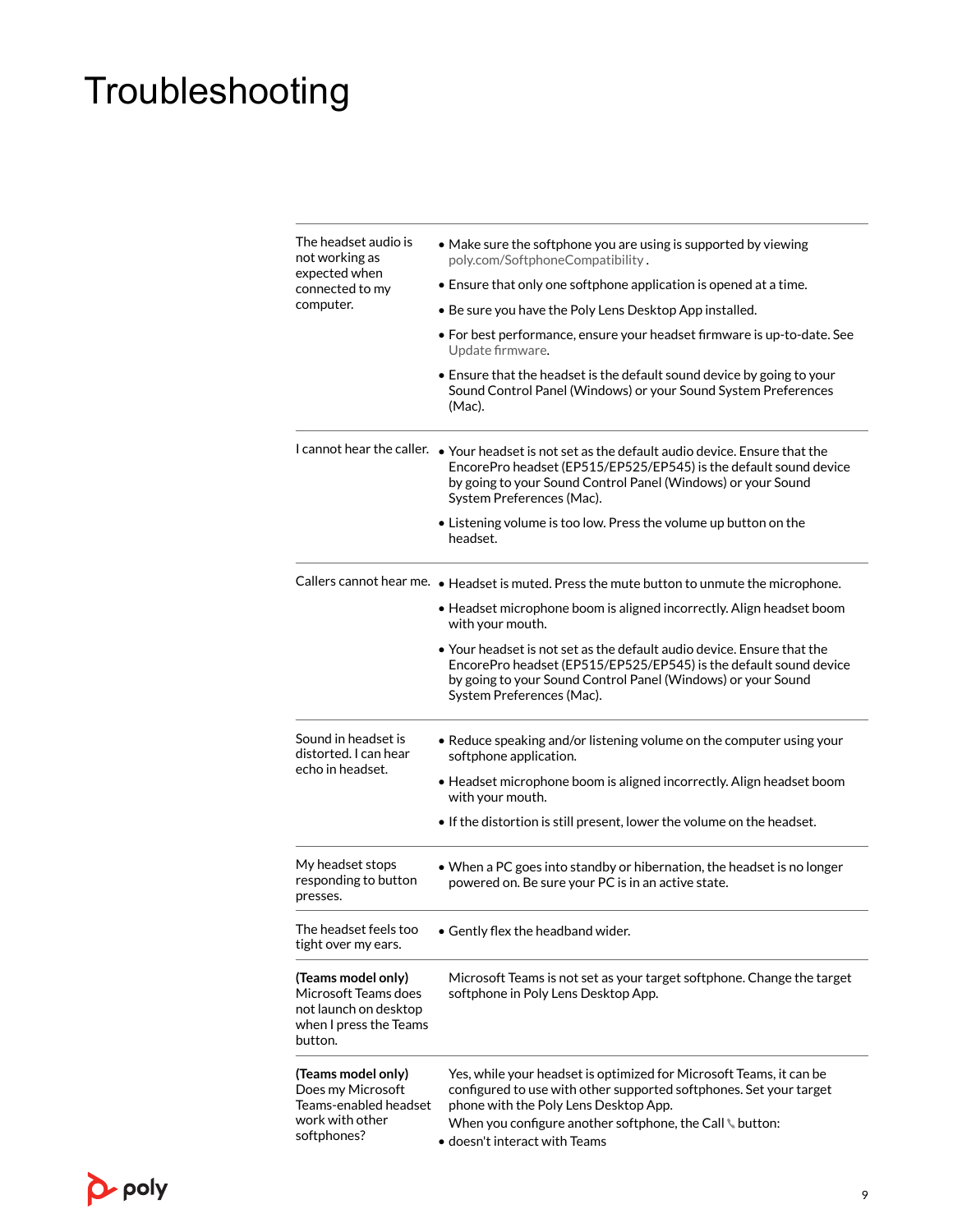• doesn't go to Teams notifications

• will not launch Cortana

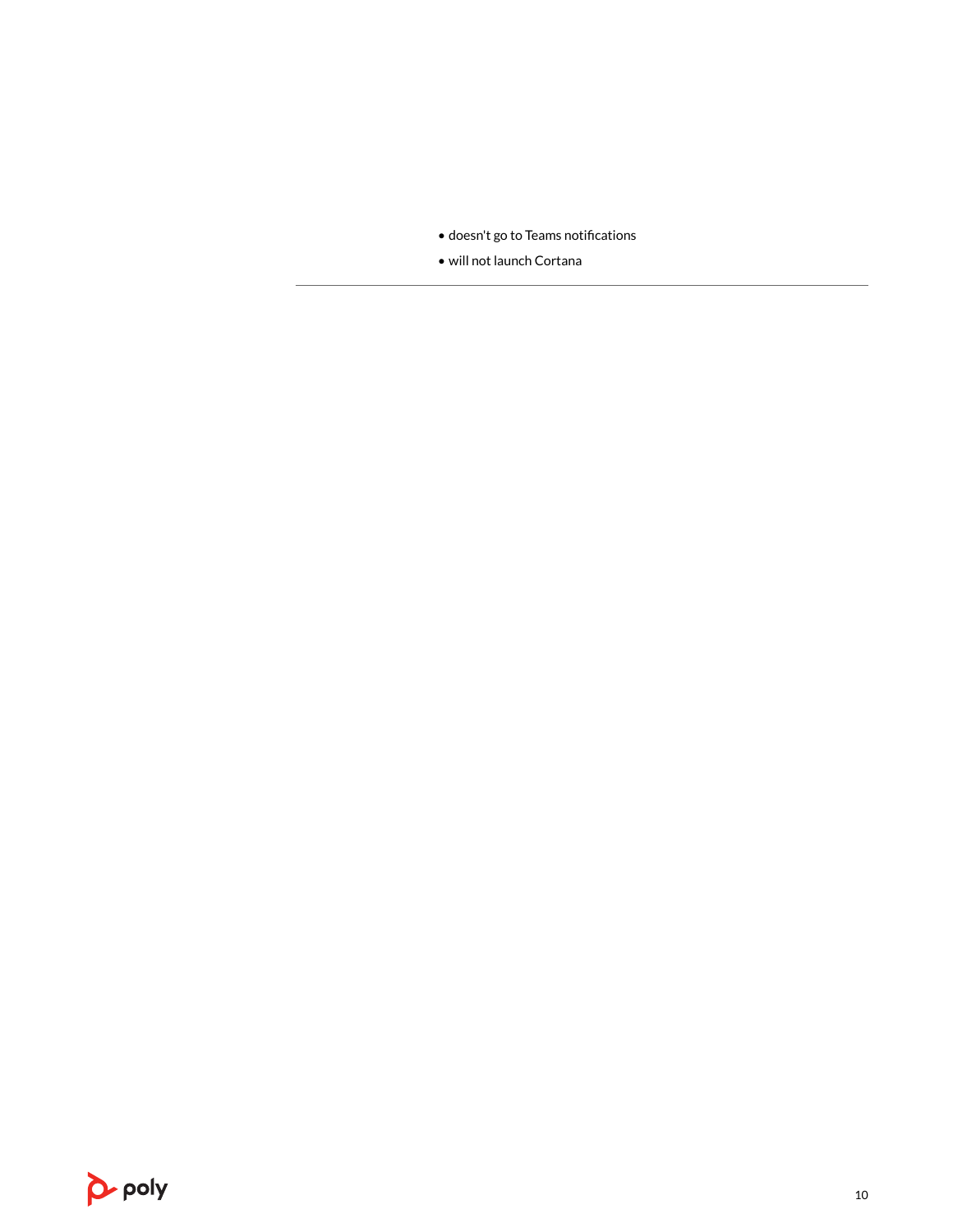## <span id="page-10-0"></span>What's in the box

Contents may vary by product.



Quick start guide